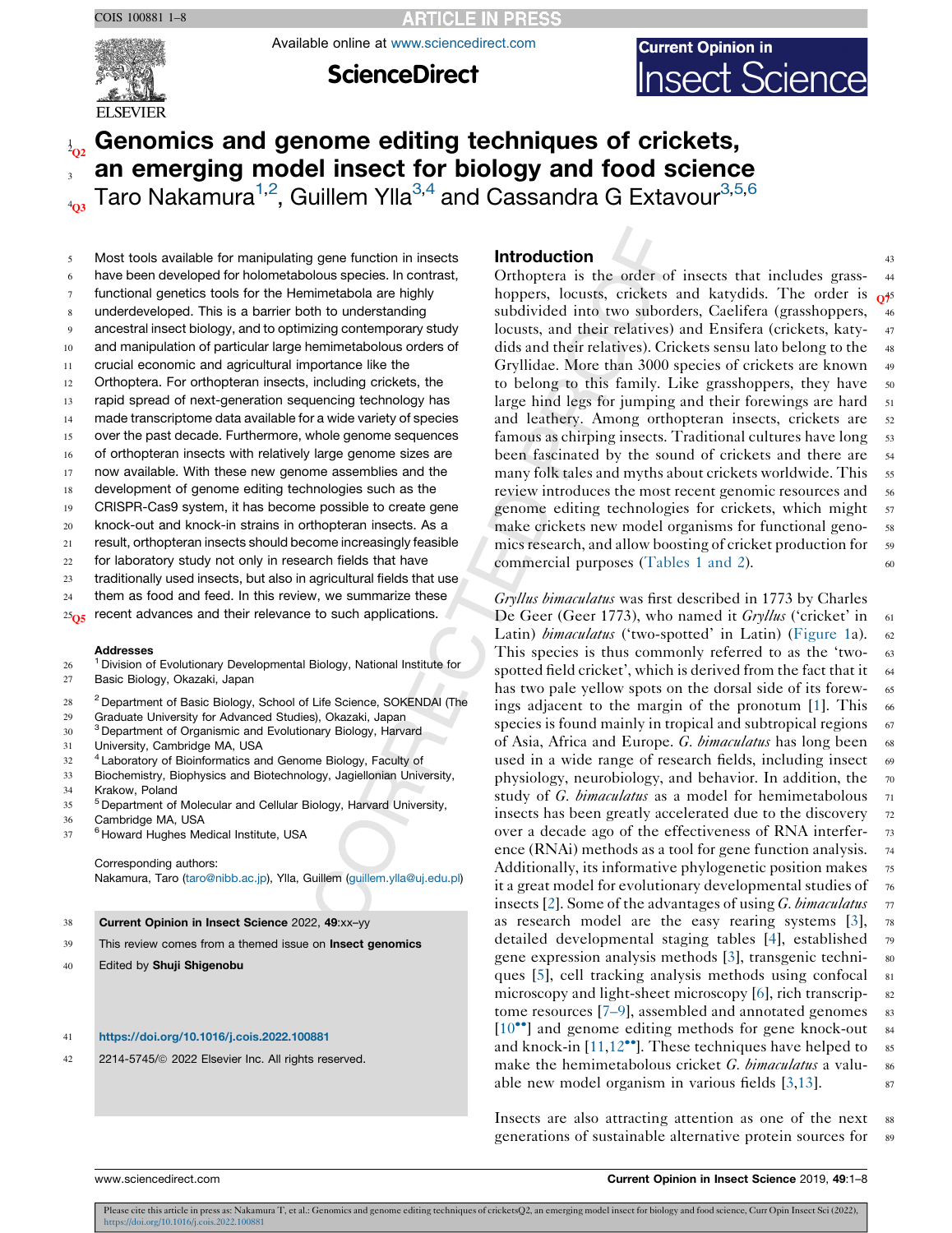#### <span id="page-1-0"></span>2 Insect genomics

# Table 1

# Q1 Orthopteran genomes available in NCBI as of October 2021

| Name                        | Suborder  | Family         | Length<br>(g <sub>b</sub> ) | Scaffold n50<br>(bp) | Number of<br>qenes <sup>a</sup> | Accession number and genome<br>database                        | Reference      |
|-----------------------------|-----------|----------------|-----------------------------|----------------------|---------------------------------|----------------------------------------------------------------|----------------|
| Gryllus bimaculatus         | Ensifera  | Gryllidae      | 1.66                        | 6287223              | 17871                           | PRJDB10609<br>http://qbimaculatusgenome.rc.fas.<br>harvard.edu | $[10^{\circ}]$ |
| Laupala kohalensis          | Ensifera  | Gryllidae      | 1.60                        | 583478               | 12767                           | PRJNA392944                                                    | $[53]$         |
| Teleogryllus<br>occipitalis | Ensifera  | Gryllidae      | 1.93                        | 214129               | 20768                           | <b>PRJDB9056</b>                                               | $[54]$         |
| Teleogryllus<br>oceanicus   | Ensifera  | Gryllidae      | 2.05                        | 62615                | 19157                           | <b>PRJEB24786</b><br>http://www.chirpbase.org                  | $[55]$         |
| Apteronemobius<br>asahinai  | Ensifera  | Gryllidae      | 1.68                        | 27317                | 19896                           | PRJDB11838                                                     | [81]           |
| Locusta migratoria          | Caelifera | Acrididae 6.53 |                             | 322700               | 17307                           | PRJNA185471<br>http://www.locustmine.org/                      | $[20]$         |
| Schistocerca gregaria       | Caelifera | Acrididae 8.82 |                             | 157705               | 18815                           | <b>PRJEB38779</b>                                              | $[21]$         |

Annotated protein coding genes are listed.

#### Table 2

| Name                       | Source                                                                 | Reference         |
|----------------------------|------------------------------------------------------------------------|-------------------|
| Acheta domesticus          | Embryos, nymphs and adult of males and females                         | [56]              |
|                            | Head and thorax                                                        | [57]              |
| Allonemobius fasciatus     | Male accessory gland                                                   | [58]              |
| Allonemobius socius        | Embryos                                                                | [59]              |
| Apteronemobius asahinai    | Female heads                                                           | [60]              |
|                            | Male adult whole-body                                                  | [61]              |
| Dianemobius nigrofasciatus | Ovaries                                                                | [62]              |
| Gryllodes sigillatus       | Male accessory glands                                                  | [63]              |
| Gryllus assimilis          | Male and female heads, testis, and ovary                               | [64]              |
| Gryllus bimaculatus        | Blastema                                                               | [65]              |
|                            | Female mid-gut, male mid-gut, testes and ovaries                       | [66]              |
|                            | Ovaries and embryos                                                    | [8]               |
|                            | Ovaries and embryos                                                    | [67]              |
|                            | Prothoracic ganglion                                                   | $\lceil 9 \rceil$ |
| Gryllus firmus             | Fat body, flight muscles                                               | [68]              |
|                            | Male accessory gland                                                   | [69]              |
| Gryllus pennsylvanicus     | Hindgut and malpighian tubules                                         | [70]              |
|                            | Male accessory gland                                                   | [69]              |
| Gryllus rubens             | Eggs, 1-6 instar nymphs, adult male and female                         | [71]              |
| Gryllus veletis            | Male nymph fat body                                                    | $[72]$            |
| Laupala cerasina           | Male and female, juveniles and adults                                  | $[73]$            |
| Laupala kohalensis         | Nerve cord                                                             | [74]              |
| Teleogryllus commodus      | Male and female brain                                                  | $[75]$            |
| Teleogryllus emma          | Whole-body adult                                                       | [76]              |
| Teleogryllus occipitalis   | Muscle tissues                                                         | [54]              |
| Teleogryllus oceanicus     | Developing wing buds                                                   | $[77]$            |
|                            | Heads, accessory glands, testes, and the remaining muscles and tissues | [78]              |
|                            | Testis, accessory gland, male adult remaining tissue                   | $[79]$            |
|                            | Male and female neural, thoracic and gonads                            | [80]              |

 humans and livestock. Food security is becoming a global issue, as climate change and other factors devastate many previously stable agricultural industries. In addition, the world's population is projected to grow to nine billion by 2050, which will require a 70% increase in food produc-tion. The farming of crickets and other insects is seen as

an excellent opportunity to enhance food security and <sup>96</sup> meet the growing demand for animal protein, while 97 reducing greenhouse gas emissions and the use of land, <sup>98</sup> water, and feed compared to conventional livestock farm- 99 ing. Crickets are already traditionally consumed in many 100 countries [[14\]](#page-5-0), and their market is growing as a next- <sup>101</sup>

Current Opinion in Insect Science 2019, 49:1–8 www.sciencedirect.com

Please cite this article in press as: Nakamura T, et al.: Genomics and genome editing techniques of cricketsQ2, an emerging model insect for biology and food science, Curr Opin Insect Sci (2022), <https://doi.org/10.1016/j.cois.2022.100881>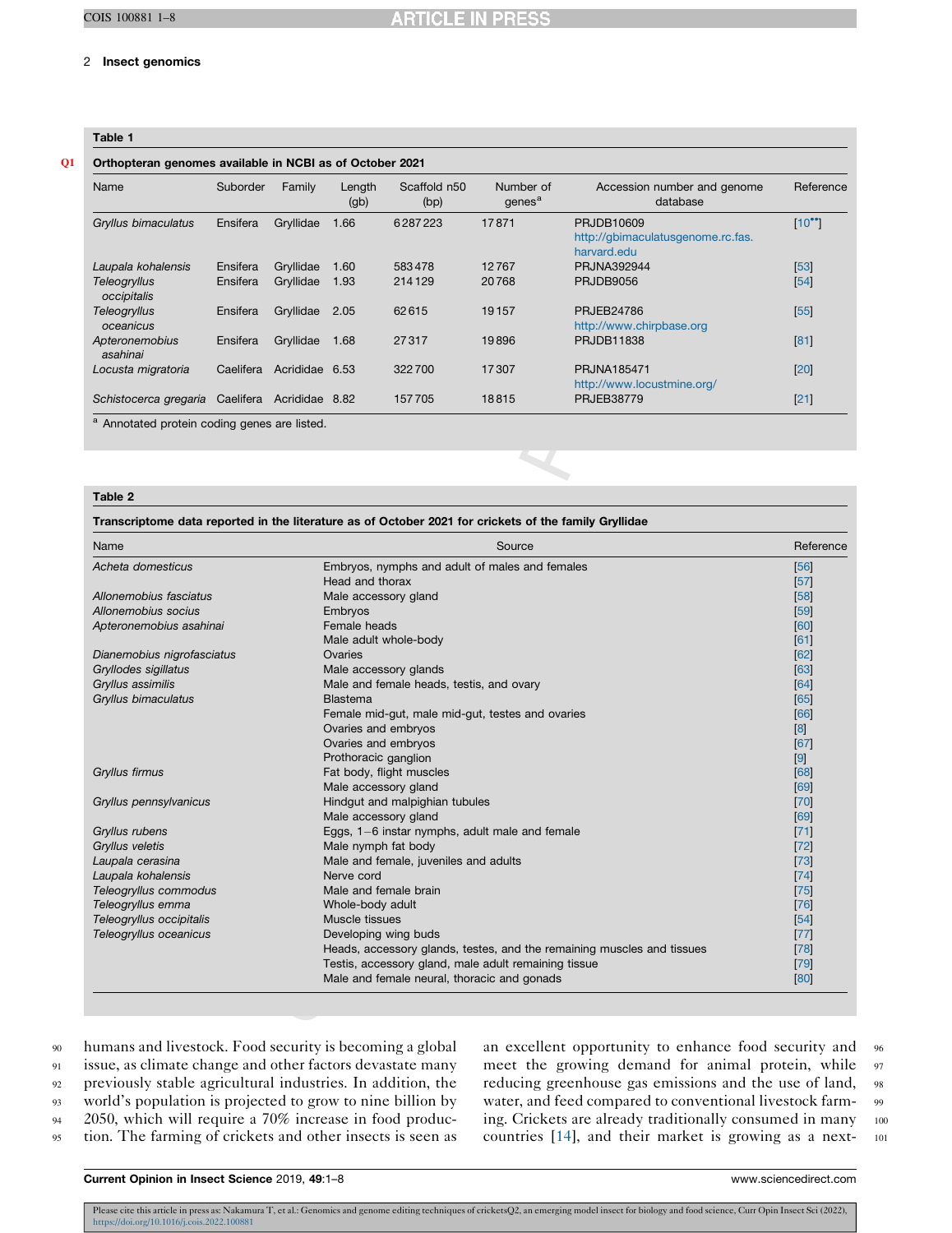<span id="page-2-0"></span>Genomics and genome editing techniques of crickets, an emerging model insect for biology and food science Nakamura, Ylla and Extavour 3

Figure 1



(a) Size comparison of adult G. bimaculatus male with D. melanogaster and T. castaneum. Scale bar: 1 cm. (b) GFP expression in the hindwing of a Gb-Ubx KI heterozygous adult female. FW: forewing ; HW: hindwing.

<sup>102</sup> generation food because of their high nutritional value, <sup>103</sup> general safety for human consumption, and the multiple <sup>104</sup> health benefits of incorporating crickets into the diet.

#### 105 Large genome size in orthoptera

 The genome size of orthopteran insect species is gener- ally larger and more variable than that of other insects and the suborder Ensifera is the most diverse group. Mea- surements of genome sizes of 32 species belonging to the Ensifera using flow cytometry showed that the difference between the largest and smallest genome size was more 112 than 20-fold, from the male of *Oecanthus sinensis* (Grylli-113 dae),  $1C = 0.952$  pg to the female of *Deracantha onos* 114 (Tettigoniidae),  $1C = 19.135$  pg [[15\]](#page-5-0). Phylogenetic com- parative analysis using genome size and mitochondrial genome data of 32 ensiferan species showed no correla- tion between genome size and body size or flight ability in the Tettigoniidae [\[15](#page-5-0)]. Reconstruction of ancestral genome sizes showed that the ensiferan genome size has evolved such that the genome size of the grylloid clade (the infraorder Gryllidea) tends to decrease and the genome size of the non-grylloid clade tends to increase <sup>123</sup> [\[15](#page-5-0)].

 The genome sizes of Polyneoptera tend to be relatively larger than those of holometabolous species  $[10^{\bullet\bullet}, 16]$  $[10^{\bullet\bullet}, 16]$ . The question of when and how variation in genome size is acquired during evolution has been a perennial concern for biologists. Major mechanisms contributing to genome size variation include whole-genome duplication, chro- mosomal aneuploidy, indels, gene duplications/deletions, and repetitive DNA such as transposable elements (TEs) [\[17](#page-5-0),[18\]](#page-5-0). There is no evidence to our knowledge support- ing the occurrence of whole-genome duplication events in the Orthoptera [\[19](#page-5-0) ]. Therefore, the contribution of tandem repeat DNA and transposable elements is more likely to be an important factor in both genome size and variation in orthopterans. Indeed, evidence of high con- tent of repeat elements in the grasshopper genomes is provided by the recent sequencing of the entire genome

of the migratory locust *Locusta migratoria* [\[20](#page-5-0)] and the 140 desert locust Schistocerca gregaria [\[21](#page-5-0)]. Recently, the 141 sequencing, assembly and annotation of the genomes 142 of G. bimaculatus  $[10^{\bullet\bullet}]$  $[10^{\bullet\bullet}]$  $[10^{\bullet\bullet}]$ , the Hawaiian cricket Laupala 143 kohalensis [[22](#page-5-0)] and Teleogryllus occipitalis [[54\]](#page-6-0) were reported. Approximately 35–45% of the genomes of those <sup>144</sup> cricket species were occupied by repetitive DNA. <sup>145</sup> Although the genomes of L. *migratoria* and S. *gregaria*  $_{146}$ are among the largest insect genomes ever sequenced at 147 6.5 Gb and 8.8 Gb respectively, the number of annotated  $_{148}$ genes (17 307 and 18 815, respectively) is almost the same <sup>149</sup> as that of G. bimaculatus (17871). This suggests that the 150 significant genome size difference between these orthopteran species is due to TE content, which is also corre- <sup>152</sup> lated with genome size in several eukaryotic species [[23\]](#page-5-0). 153 Comparing the genomes of these two crickets with those <sup>154</sup> of 14 other insect species supports the hypothesis that 155 relatively small ancestral insect genomes were expanded 156 to larger sizes in many lineages by TE activation  $[10\text{°}$  $[10\text{°}$ . 157

#### **The genetic basis of cricket chirping The genetic basis of cricket chirping**

Adult male crickets produce songs by rubbing their 159 forewings, where they have sound-producing apparatus: 160 files and a scraper. The songs have three types of calls: a 161 calling song to attract females, a courtship song to court 162 approaching females and an aggressive song when males 163 fight with each other, each with a different rhythm and <sup>164</sup> pitch  $[24,25]$  $[24,25]$  $[24,25]$ . To date, much has been learned about the 165 shape of the file organ, the structural properties of the 166 wings involved in sound amplification, and the neural 167 activity patterns and behaviors that drive the wings. <sup>168</sup> However, the genes involved in the control of sound 169 production and how these genes are regulated to form <sup>170</sup> the sound-producing organs, have not been elucidated. <sup>171</sup> The analysis of the cricket genome revealed an expansion 172 in the number of *pickpocket* ( $ppk$ ) class V genes, which  $173$ belong to the Degenerin/epithelial  $Na^+$  channel (DEG/ $_{174}$ ENaC) family  $[10^{\bullet\bullet}]$  $[10^{\bullet\bullet}]$ . In *Drosophila melanogaster*, the *pick-* 175 pocket gene regulates neural mechanisms such as court-ship behavior [[26\]](#page-5-0). *D. melanogaster* abdominal ganglia 176

Please cite this article in press as: Nakamura T, et al.: Genomics and genome editing techniques of cricketsQ2, an emerging model insect for biology and food science, Curr Opin Insect Sci (2022),  $\pi$ gr $/10.1016/$ j.cois. 2022. 100881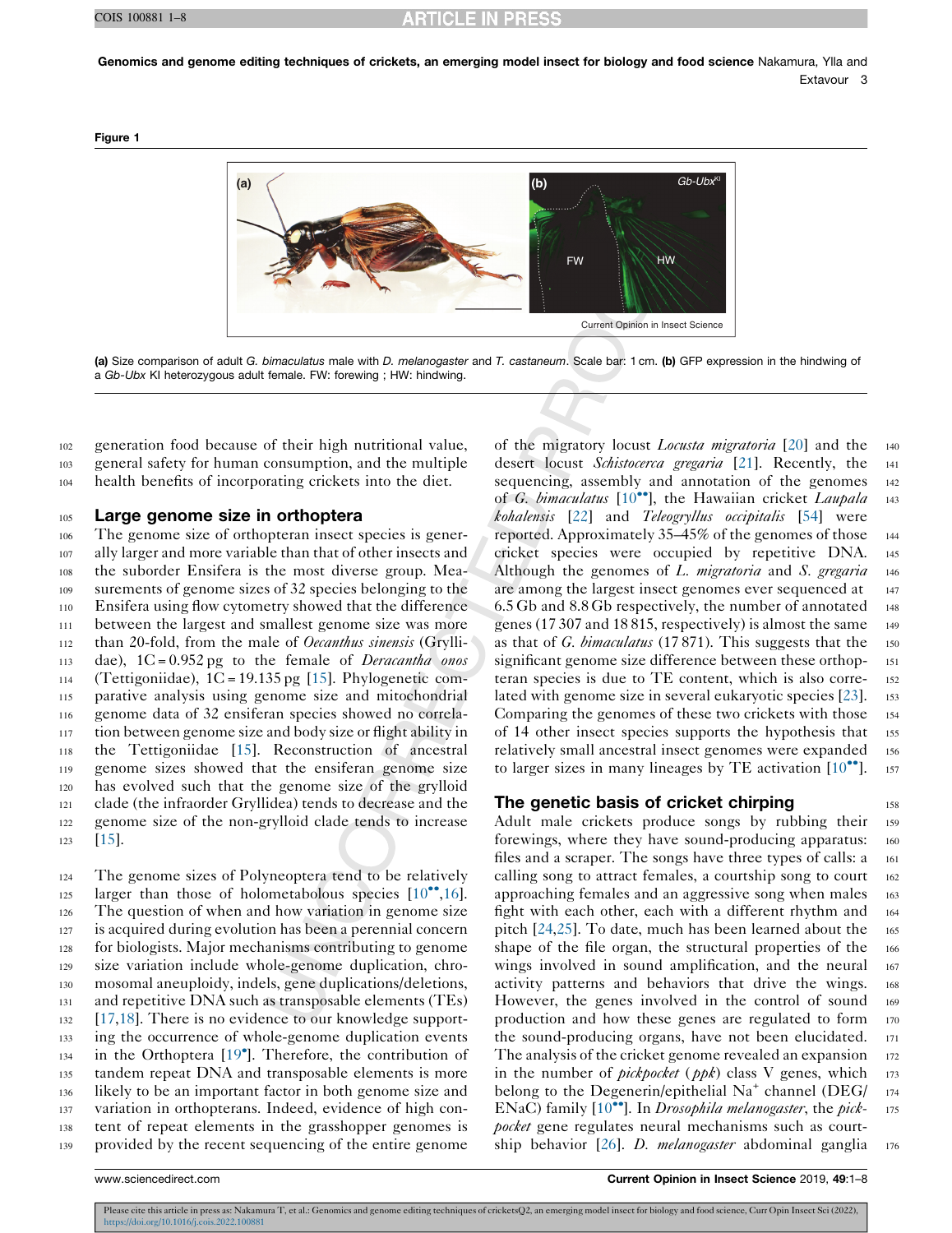#### 4 Insect genomics

 elicit courtship behavior through sensory neurons expres- sing *fruitless* (*fru*) and *ppk* genes, which are determinants of male sexual behavior. In crickets, the abdominal gan- glion plays a role in determining song rhythm. Interest- ingly, a transcriptome of the ganglion of the pronotal 182 segment showed enriched expression of  $p\ddot{\rho}k$  and fru genes [\[10](#page-5-0)<sup> $\bullet$ </sup>]. This suggests that the expression of ppk and fru genes in the ganglion could be involved in the rhythmic control of sound production, a courtship behavior. Fur-186 thermore, in L. kohalensis, where quantitative trait locus (QTL) analysis has successfully identified genomic regions associated with song rhythm during mating 189 behavior, the  $ppk$  gene is also included within the 190 QTL peak [[22\]](#page-5-0). Taken together, the extended *pickpocket*  gene family in the cricket genome may play a role in controlling the rhythmic wing movements and sound perception required for mating.

#### 194 Genome editing of crickets

 The rapid spread of next-generation sequencing technol- ogy has led to the sequencing of entire genomes of organisms that had not been previously analyzed. Scien- tists now have access to larger amounts of genomic sequences than ever before [\[27](#page-5-0),[28\]](#page-5-0). These genomic data allow scientists to develop technologies that enable genome editing to explore gene functions for a mecha- nistic understanding of genomes and phenotypes [\[29](#page-5-0)]. RNA interference (RNAi)-mediated gene silencing is a powerful tool for functional gene study in non-model organisms. Within Orthoptera RNAi has been established in G. bimaculatus, in which it is a very efficient and convenient method to effectively, rapidly (within a few hours) and stably reduce the expression of target genes by injecting double-stranded RNA (dsRNA) into fertilized eggs or animals [[2\]](#page-4-0). The RNAi method to knock down gene expression is also effective in orthopteran insects 212 other than G. bimaculatus. RNAi, however, has its limita- tions because it cannot completely eliminate all the transcripts of the targeted genes, which often hinders researchers from comprehensively understanding gene functions.

 Advanced functional genetic techniques commonly used to modify genomes at specific sites in vivo include the CRISPR/Cas9, TALEN and ZFN systems [\[30](#page-5-0)]. These methods produce double-strand breaks in target DNA sequences that trigger cellular DNA repair mechanisms, such as non-homologous end joining (NHEJ) and homol- ogy-directed repair (HDR). DNA end-joining via NHEJ is prone to mutations at the junction, resulting in inser- tions or deletions at the break point [\[31\]](#page-5-0). All these techniques are currently available and functioning in crickets. The use of ZFNs and TALENs in crickets was established in 2012, and was reported to successfully create homozygous gene knock-outs [[11\]](#page-5-0). CRISPR/Cas9 has also been used to develop homozygous gene knock-outs of cricket genes [[32\]](#page-5-0).

The generation of gene knock-out lines via NHEJ using 232 the CRISPR/Cas9 system has also been reported in <sup>233</sup> another orthopteran species, the locust L. <sup>234</sup> migratoria. Some locust species change from a cryptic solitary behavioral stage to a swarming collective behav-<br>235 ioral stage when the local population density increases, <sup>236</sup> resulting in catastrophes and serious agricultural damage. <sup>237</sup> Olfactory stimuli play an essential role in guiding insect <sup>238</sup> behavior including swarm formation in locusts. Accord- <sup>239</sup> ingly, locust gene knock-out mutants made with the <sup>240</sup> CRISPR/Cas9 system targeting Orco, an olfactory recep- <sup>241</sup> tor co-receptor  $\left[33\right]$  $\left[33\right]$  $\left[33\right]$  and the odorant receptor gene Or  $35\frac{242}{2}$ [\[34](#page-5-0)], lost their attraction response to aggregation pher- 243 omones. These results open the door to new ideas for pest <sup>244</sup> control through the use of genome editing to avoid swarm 245 formation. 246

In recent years, gene knock-in using the CRISPR/Cas9 247 system has also been developed for G. <sup>248</sup> bimaculatus. Methods based on the HDR system can accurately integrate donor sequences into the genome, <sup>249</sup> and thus are well known for generating gene knock-in 250 mutants. However, due to the low efficiency of HDR in 251 eukaryotes, gene knock-in has only been reported in a <sup>252</sup> few insect species [[35\]](#page-5-0), including D. melanogaster [[36](#page-5-0)], <sup>253</sup> several mosquitoes [[37,38](#page-5-0)], Tribolium castaneum  $[39\degree]$  [and](#page-5-0) 254 the Mediterranean fruit fly [[40\]](#page-5-0). Unfortunately, to our 255 knowledge, it has never been reported to be successfully 256 applied in Orthoptera. An alternative efficient gene 257 knock-in method using NHEJ was developed in zebrafish 258 [\[41](#page-5-0)]. In this method, both the genome and the donor <sup>259</sup> vector are cleaved *in vivo*, and then the terminal genome 260 sequence and the donor sequence are bound by NHEJ. 261 This method can efficiently integrate long constructs into 262 the genome [[41\]](#page-5-0), and it has been used in *D. melanogaster* to  $_{263}$ insert donor plasmid into the target genome locus [\[42](#page-5-0),[43](#page-5-0)]. 264 A similar method has also been developed for the cricket 265 G. bimaculatus. In this case, the donor vector containing an expression cassette with the  $G. bimaculatus$  actin promoter 266 followed by the eGFP coding sequence was knocked into 267 an exon of the Hox genes *Ultrabithorax* and *abdominal*- 268 A. The resulting animals displayed GFP expression that recapitulated the endogenous Hox gene expression ([Fig-](#page-2-0) <sup>269</sup> [ure](#page-2-0) 1b). This approach has revealed that gene knock-in <sup>270</sup> can function efficiently by a homology-independent <sup>271</sup> NHEJ method in G. bimaculatus  $[12^{\bullet\bullet}]$  $[12^{\bullet\bullet}]$ . Furthermore, this  $272$ homology-independent method is cost effective and sim-<br>273 pler than the homology-dependent method, as a donor <sup>274</sup> plasmid does not need to be newly made for each target 275 region  $[12^{\bullet\bullet}]$  $[12^{\bullet\bullet}]$ . 276

To obtain genome edited offspring, it is necessary to <sup>277</sup> efficiently deliver Cas9 and the gRNA ribonucleoprotein 278 (RNP) complex to the cells of the germ line. In  $D$ . 279 melanogaster, this is now readily achieved by injecting sgRNA into transgenic embryos that express Cas9 under a 280 germ cell-specific promoter. Gene editing of arthropods <sup>281</sup>

Current Opinion in Insect Science 2019, 49:1–8 www.sciencedirect.com

Please cite this article in press as: Nakamura T, et al.: Genomics and genome editing techniques of cricketsQ2, an emerging model insect for biology and food science, Curr Opin Insect Sci (2022), https://doi.org/10.1016/j.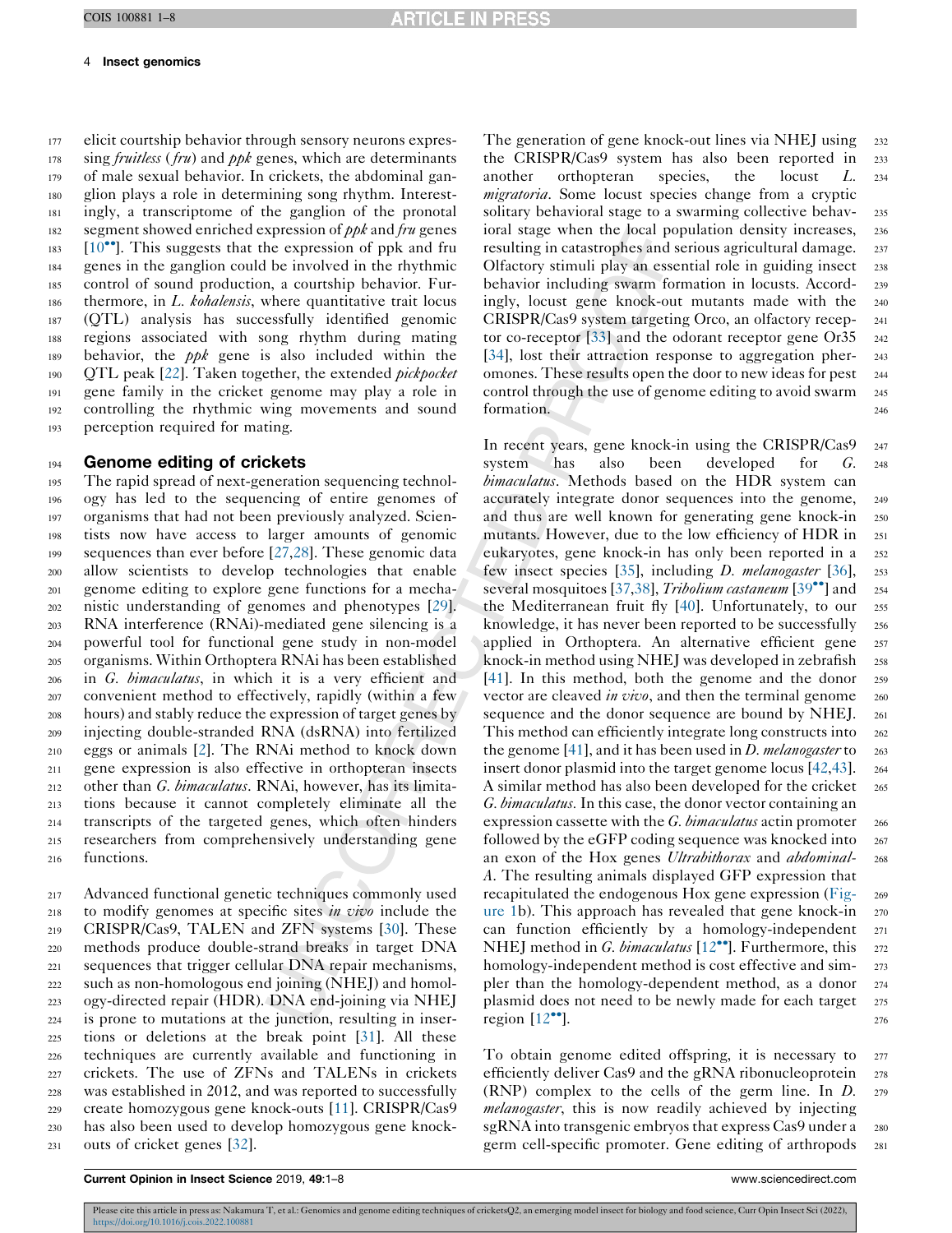<span id="page-4-0"></span> in most cases, however, has been performed by microin- jection of gRNA with Cas9 mRNA or protein into a fertilized egg [\[44](#page-6-0),[45\]](#page-6-0). Microinjection is a difficult skill to acquire and its feasibility depends on the species' egg physical characteristics, including egg size, resistance to injection, presence of ootheca (the egg case of cock- roaches and mantises), and robustness of subsequent embryonic development. To overcome these microinjec- tion drawbacks, the Receptor-Mediated Ovary Transduc- tion of Cargo (ReMOT Control) technique was recently developed [[46\]](#page-6-0). This technique allows researchers to perform easy injections into the adult female hemolymph and take advantage of a small ovary-targeting peptide to introduce RNP directly into the developing ovary. Yolk 296 proteins are synthesized in the D. melanogaster fat body and secreted into the hemolymph, then transported to the ovaries during vitellogenesis by receptor-mediated endo- cytosis. Fusing a peptide ligand named P2C, derived from D. *melanogaster* Yolk Protein 1, to Cas9 protein can allow delivery of the RNP complex into the ovary. The reagents chloroquine or saponin help the P2C-RNP complex be released from endosomes and reach the oocyte cytoplasm. This method can enable targeted gene modification bypassing difficult microinjection into eggs. To date, gene modification via ReMOT Control has been tested 306 widely in many insect species including Aedes aegypti [\[46](#page-6-0)], Anopheles stephensi [\[47](#page-6-0)], Bemisia tabaci [[48](#page-6-0) ], T. castaneum [\[49](#page-6-0)] and *Nasonia vitripennis* [\[50](#page-6-0)] and even in the Cheli-

<sup>308</sup> cerate, Ixodes scapularis [\[51](#page-6-0)].

*Drosophila* Yolk Protein, the source of the P2C ligand, is conserved only in higher Diptera, suggesting that using Drosophila P2C may be less effective in other insects. Indeed, P2C ligand-based ReMOT Control in the non- dipteran insects T. *castaneum* (Coleoptera) and B. tabasci (Hemiptera) has been reported to be less efficient than in mosquitoes. Therefore, it is important to develop a tag that can deliver RNPs to the ovary by ReMOT Control in a wide range of insect species. One possible approach is to develop a tag based on vitellogenin, since vitellogenin is the major egg yolk protein in a wide range of animal species. It has been reported that the synthetic peptide tag from native vitellogenin allows efficient delivery of an RNP into the ovary in *B. tabasci*, a species in which the use of P2C ligand was ineffective [[48](#page-6-0) ]. ReMOT Control usage is currently limited to generating knock-outs. How- ever, by using modified Cas9 proteins, the range of applications could be greatly expanded. Recently, Aird and colleagues reported that the use of ssDNA-tethered Cas9, in which ssDNA is covalently linked to Cas9, can 327 improve low HDR efficiency by bringing the DNA repair machinery and donor DNA into spatiotemporal proximity [\[52](#page-6-0)]. Furthermore, the potential applications of Cas9 range from targeted genome editing, to targeted genome regulation (by binding epigenetic effector domains to Cas9, or by competing with endogenous DNA binding factors). The combination of ReMOT Control with these

applications should therefore be applicable to gene <sup>334</sup> knock-outs, knock-ins and expression control. 335

# **Conclusion** 336

Transcriptome data, genome assemblies and gene anno- <sup>337</sup> tations for different orthopteran insect species have <sup>338</sup> recently been made publicly available. In addition, the 339 remarkable innovations in genome editing technologies <sup>340</sup> have enabled functional genomics studies of orthopteran 341 insects, which were previously challenging. These novel <sup>342</sup> gene editing techniques and the genomic information <sup>343</sup> available for orthopteran species might revolutionize not <sup>344</sup> only those research fields that traditionally use insects, <sup>345</sup> but also new fields that might become attracted to the use 346 of orthopteran insects. Among those fields that might turn 347 to orthopteran species are agriculture, which aims to <sup>348</sup> improve the nutritional value and productivity of crickets 349 and reduce their allergen content; biomimetics, which 350 focuses on sound production and auditory systems; and <sup>351</sup> pharmaceutical production as bioreactors using crickets. <sup>352</sup>

# Author contributions statement  $353$ TN wrote the first draft of the paper with subsequent 354 input from GY and CGE. 355

**Conflict of interest statement** 356 Nothing declared. 357 Acknowledgements 358 CGE is an Investigator of the Howard Hughes Medical Institute. This work 359 was supported by a Grant-in-Aid for Challenging Research (Exploratory) 360<br>Grant Number 20K21436 from the Japan Society for the Promotion of 361 Grant Number 20K21436 from the Japan Society for the Promotion of 361<br>Science to TN. 362 Science to TN. **References and recommended reading 363** 363<br>Papers of particular interest, published within the period of review. Papers of particular interest, published within the period of review,<br>have been highlighted as: 365 have been highlighted as: • of special interest • of outstanding interest Otte D, Cade W: African crickets (Gryllidae). 6. The genus  $366$ <br>Gryllus and some related genera (Gryllinae, Gryllini). *Proc. Acad*  $367$ Gryllus and some related genera (Gryllinae, Gryllini). Proc Acad  $367$ <br>Net Sci Philadelphia 1984-98-122 Nat Sci Philadelphia 1984:98-122. 2. Mito T, Nakamura T, Bando T, Ohuchi H, Noji S: **The advent of**  $369$ <br>**RNA interference in entomology**. *Entomol Sci* 2011. **14:1-8.**  $370$ RNA interference in entomology. Entomol Sci 2011, 14:1-8. 3. Horch HW, Mito T, Popadic A, Ohuchi H, Noji S: The Cricket as a 371<br>Model Organism Tokyo: Springer: 2017 1-376 Model Organism. Tokyo: Springer; 2017, 1-376. 4. Donoughe S, Extavour CG: **Embryonic development of the** 373<br> **cricket Gryllus himaculatus** Dev Biol 2016 411:140-156 cricket Gryllus bimaculatus. Dev Biol 2016, 411:140-156. 5. Nakamura T, Yoshizaki M, Ogawa S, Okamoto H, Shinmyo Y, 375 Bando T, Ohuchi H, Noji S, Mito T: Imaging of transgenic cricket embryos reveals cell movements consistent with a syncytial  $376$ <br>natterning mechanism Curr Biol 2010 201641-1647 patterning mechanism. Curr Biol 2010, 20:1641-1647 6. Donoughe S, Hoffmann J, Nakamura T, Rycroft CH, Extavour CG:  $378$ <br> **Local density determines nuclear movements during syncytial**  $\frac{2879}{930}$ <br>
blastoderm formation in a cricket. bioRxiv 2021. Local density determines nuclear movements during syncytial blastoderm formation in a cricket. bioRxiv 2021.

- 7. Whittle CA, Kulkarni A, Extavour CG: **Evolutionary dynamics of** 381 sex-biased genes expressed in cricket brains and gonads. J Evol Biol 2021. 383
- 8. Zeng V, Ewen-Campen B, Horch HW, Roth S, Mito T, Extavour CG: 384<br> **Developmental gene discovery in a hemimetabolous insect:** 385 Developmental gene discovery in a hemimetabolous insect:

www.sciencedirect.com Current Opinion in Insect Science 2019, 49:1–8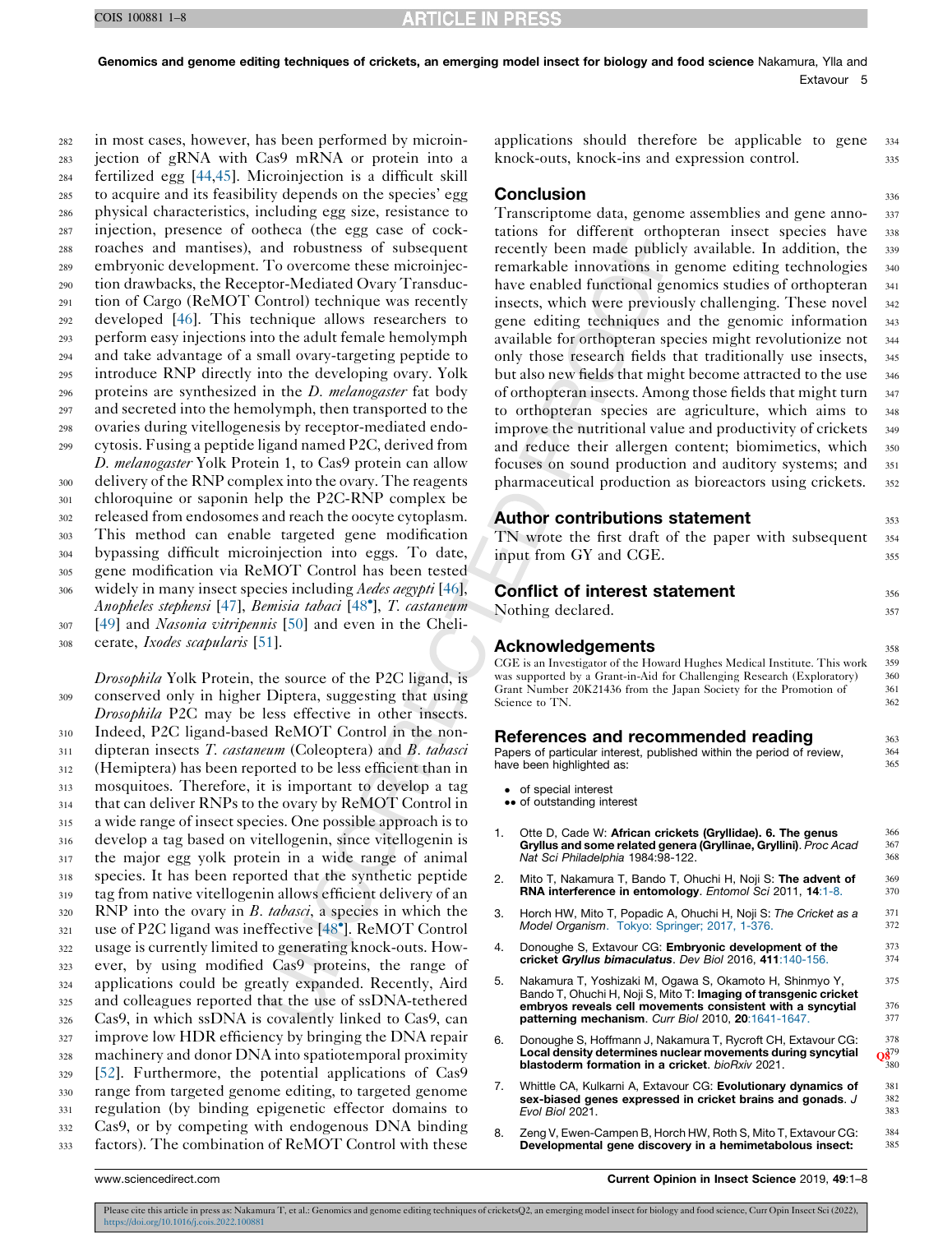401 2012, 3:1-8.

<span id="page-5-0"></span>6 Insect genomics

| 386<br>387                      |                  | de novo assembly and annotation of a transcriptome for the<br>cricket Gryllus bimaculatus. PLoS One 2013, 8:e61479.                                                                                                                                                                        |                  | cricket Gryllus bimaculatus (DeGeer). J Insect Physiol 2021,<br>134:104299.                                                                                                                                                                   | 441<br>442               |
|---------------------------------|------------------|--------------------------------------------------------------------------------------------------------------------------------------------------------------------------------------------------------------------------------------------------------------------------------------------|------------------|-----------------------------------------------------------------------------------------------------------------------------------------------------------------------------------------------------------------------------------------------|--------------------------|
| 388<br>389<br>390               | 9.               | Fisher HP, Pascual MG, Jimenez SI, Michaelson DA, Joncas CT,<br>Quenzer ED, Christie AE, Horch HW: De novo assembly of a<br>transcriptome for the cricket Gryllus bimaculatus prothoracic<br>ganglion: an invertebrate model for investigating adult central                               |                  | 26. Lu B, LaMora A, Sun Y, Welsh MJ, Ben-Shahar Y: ppk23-<br>dependent chemosensory functions contribute to courtship<br>behavior in Drosophila melanogaster. PLoS Genet 2012, 8:<br>e1002587.                                                | 443<br>444<br>445<br>446 |
| 391<br>392                      |                  | nervous system compensatory plasticity. PLoS One 2018, 13:<br>e0199070.<br>10. Yila G, Nakamura T, Itoh T, Kajitani R, Toyoda A, Tomonari S,                                                                                                                                               |                  | 27. Kulski JK: Next-generation sequencing—an overview of the<br>history, tools, and "Omic" applications. Next Generation                                                                                                                      | 447<br>448<br>449        |
| 393                             |                  | Bando T, Ishimaru Y, Watanabe T, Fuketa M: Insights into the<br>genomic evolution of insects from cricket genomes. Commun                                                                                                                                                                  |                  | Sequencing–Advances, Applications and Challenges 2016, vol<br>360.                                                                                                                                                                            |                          |
| 394<br>395<br>396               |                  | Biol 2021, 4:1-12<br>This paper performed comparative genomics in two newly annotated<br>orthopteran insects, Gryllus bimaculatus and Laupala kohalensis looking                                                                                                                           |                  | 28. Kchouk M, Gibrat J-F, Elloumi M: Generations of sequencing<br>technologies: from first to next generation. Biol Med 2017, 9.                                                                                                              | 450<br>451               |
| 397                             |                  | at multiple unique traits in Orthoptera.                                                                                                                                                                                                                                                   |                  | 29. Russell JJ, Theriot JA, Sood P, Marshall WF, Landweber LF, Fritz-<br>Laylin L, Polka JK, Oliferenko S, Gerbich T, Gladfelter A: Non-                                                                                                      | 452<br>453               |
| 398                             |                  | 11. Watanabe T, Ochiai H, Sakuma T, Horch HW, Hamaguchi N,<br>Nakamura T, Bando T, Ohuchi H, Yamamoto T, Noji S: Non-                                                                                                                                                                      |                  | model model organisms. BMC Biol 2017, 15:1-31.                                                                                                                                                                                                |                          |
| 399<br>400<br>401               |                  | transgenic genome modifications in a hemimetabolous insect<br>using zinc-finger and TAL effector nucleases. Nat Commun<br>2012, <b>3</b> :1-8.                                                                                                                                             |                  | 30. Gaj T, Gersbach CA, Barbas III CF: ZFN, TALEN, and CRISPR/<br>Cas-based methods for genome engineering. Trends<br>Biotechnol 2013, 31:397-405.                                                                                            | 454<br>455<br>456        |
|                                 | $\bullet\bullet$ | 12. Matsuoka Y, Nakamura T, Watanabe T, Barnett AA, Noji S, Mito T,<br>Extavour CG: Establishment of CRISPR/Cas9-based knock-in                                                                                                                                                            |                  | 31. Branzei D, Foiani M: Regulation of DNA repair throughout the<br>cell cycle. Nat Rev Mol Cell Biol 2008, 9:297-308.                                                                                                                        | 457<br>458               |
| 402<br>403<br>404<br>405<br>406 |                  | in a hemimetabolous insect: targeted gene tagging in the<br>cricket Gryllus bimaculatus. bioRxiv 2021<br>This paper shows the first time for efficient gene knock-in via NHEJ<br>methods using the CRISPR/Cas9 system to observe endogenous gene<br>expressions in hemimetabolous insects. |                  | 32. Awata H, Watanabe T, Hamanaka Y, Mito T, Noji S, Mizunami M:<br>Knockout crickets for the study of learning and memory:<br>dopamine receptor Dop1 mediates aversive but not appetitive<br>reinforcement in crickets. Sci Rep 2015, 5:1-9. | 459<br>460<br>461<br>462 |
|                                 |                  |                                                                                                                                                                                                                                                                                            |                  | 33. Li Y, Zhang J, Chen D, Yang P, Jiang F, Wang X, Kang L: CRISPR/                                                                                                                                                                           | 46 <sup>2</sup>          |
| 407<br>408<br>409               |                  | 13. Kulkarni A, Extavour CG: The cricket Gryllus bimaculatus:<br>techniques for quantitative and functional genetic analyses of<br>cricket biology. Evo-Devo 2019:183-216.                                                                                                                 |                  | Cas9 in locusts: successful establishment of an olfactory<br>deficiency line by targeting the mutagenesis of an odorant<br>receptor co-receptor (Orco). Insect Biochem Mol Biol 2016,                                                         | 464<br>465<br>466        |
| 410                             |                  | 14. Van Huis A, Van Itterbeeck J, Klunder H, Mertens E, Halloran A,<br>Muir G, Vantomme P: Edible Insects: Future Prospects for Food                                                                                                                                                       |                  | 79:27-35.                                                                                                                                                                                                                                     | 467                      |
| 411                             |                  | and Feed Security. Food and Agriculture Organization of the<br>United Nations; 2013.                                                                                                                                                                                                       |                  | 34. Guo X, Yu Q, Chen D, Wei J, Yang P, Yu J, Wang X, Kang L: 4-<br>Vinylanisole is an aggregation pheromone in locusts. Nature<br>2020, 584:584-588.                                                                                         | 468<br>469<br>470        |
| 412<br>413<br>414               |                  | 15. Yuan H, Huang Y, Mao Y, Zhang N, Nie Y, Zhang X, Zhou Y, Mao S:<br>The evolutionary patterns of genome size in Ensifera (Insecta:<br><b>Orthoptera).</b> Front Genet 2021, 12.                                                                                                         |                  | 35. Taning CNT, Van Eynde B, Yu N, Ma S, Smagghe G: CRISPR/<br>Cas9 in insects: applications, best practices and biosafety<br><b>concerns.</b> J Insect Physiol 2017, 98:245-257.                                                             | 471<br>472<br>473        |
| 415<br>416                      |                  | 16. Gregory TR: Genome size and developmental complexity.<br>Genetica 2002, 115:131-146.                                                                                                                                                                                                   |                  | 36. Gratz SJ, Ukken FP, Rubinstein CD, Thiede G, Donohue LK,<br>Cummings AM, O'Connor-Giles KM: <b>Highly specific and efficient</b>                                                                                                          | 474                      |
| 417<br>418                      |                  | 17. Petrov DA: Evolution of genome size: new approaches to an old<br><b>problem.</b> Trends Genet 2001, 17:23-28.                                                                                                                                                                          |                  | CRISPR/Cas9-catalyzed homology-directed repair in<br><b>Drosophila.</b> Genetics 2014, 196:961-971.                                                                                                                                           | 475<br>476               |
| 419<br>420                      |                  | 18. Kidwell MG: Transposable elements and the evolution of<br>genome size in eukaryotes. Genetica 2002, 115:49-63.                                                                                                                                                                         |                  | 37. Kistler KE, Vosshall LB, Matthews BJ: Genome engineering with<br><b>CRISPR-Cas9 in the mosquito Aedes aegypti.</b> Cell Rep 2015,<br>$11:51-60.$                                                                                          | 477<br>478<br>479        |
| 421                             | $\bullet$        | 19. Li Z, Tiley GP, Galuska SR, Reardon CR, Kidder TI, Rundell RJ,<br>Barker MS: Multiple large-scale gene and genome duplications<br>during the evolution of hexapods. Proc Natl Acad Sci U S A                                                                                           |                  | 38. Hammond A, Galizi R, Kyrou K, Simoni A, Siniscalchi C,<br>Katsanos D, Gribble M, Baker D, Marois E, Russell S: <b>A CRISPR-</b>                                                                                                           | 480                      |
| 422                             |                  | 2018, 115:4713-4718                                                                                                                                                                                                                                                                        |                  | Cas9 gene drive system targeting female reproduction in the                                                                                                                                                                                   | 481                      |
| 423<br>424                      |                  | This paper shows evidence for whole-genome and gene duplications<br>during the evolution of insects.                                                                                                                                                                                       |                  | malaria mosquito vector Anopheles gambiae. Nat Biotechnol<br>2016, <b>34</b> :78-83.                                                                                                                                                          | 482<br>483               |
| 425<br>426                      |                  | 20. Wang X, Fang X, Yang P, Jiang X, Jiang F, Zhao D, Li B, Cui F,<br>Wei J, Ma C: The locust genome provides insight into swarm<br>formation and long-distance flight. Nat Commun 2014, 5:1-9.                                                                                            | $\bullet\bullet$ | 39. Gilles AF, Schinko JB, Averof M: Efficient CRISPR-mediated<br>gene targeting and transgene replacement in the beetle<br>Tribolium castaneum. Development 2015, 142:2832-2839                                                              | 484<br>485               |
| 427                             |                  | 21. Verlinden H, Sterck L, Li J, Li Z, Yssel A, Gansemans Y,                                                                                                                                                                                                                               |                  | This paper demonstrated that the yolk protein tag to fused Cas9 and the<br>gRNA complex was efficiently delivered to the ovaries and led to gene                                                                                              | 486<br>487               |
| 428                             |                  | Verdonck R, Holtof M, Song H, Behmer ST: First draft genome<br>assembly of the desert locust, Schistocerca gregaria.                                                                                                                                                                       | editina.         |                                                                                                                                                                                                                                               | 488                      |
| 429                             |                  | F1000Research 2020, 9.                                                                                                                                                                                                                                                                     |                  | 40. Aumann RA, Schetelig MF, Häcker I: Highly efficient genome<br>editing by homology-directed repair using Cas9 protein in                                                                                                                   | 489<br>490               |
| 430<br>431                      |                  | 22. Shaw KL, Lesnick SC: Genomic linkage of male song and<br>female acoustic preference QTL underlying a rapid species                                                                                                                                                                     |                  | Ceratitis capitata. Insect Biochem Mol Biol 2018, 101:85-93.                                                                                                                                                                                  | 491                      |
| 432                             |                  | radiation. Proc Natl Acad Sci U S A 2009, 106:9737-9742.                                                                                                                                                                                                                                   |                  | 41. Auer TO, Duroure K, De Cian A, Concordet J-P, Del Bene F: Highly<br>efficient CRISPR/Cas9-mediated knock-in in zebrafish by                                                                                                               | 492<br>493               |
| 433                             |                  | 23. Chénais B, Caruso A, Hiard S, Casse N: The impact of                                                                                                                                                                                                                                   |                  | homology-independent DNA repair. Genome Res 2014, 24:142-                                                                                                                                                                                     | 494                      |
| 434<br>435                      |                  | transposable elements on eukaryotic genomes: from genome<br>size increase to genetic adaptation to stressful environments.                                                                                                                                                                 |                  | 153.                                                                                                                                                                                                                                          | 495                      |
| 436                             |                  | Gene 2012, 509:7-15.                                                                                                                                                                                                                                                                       |                  | 42. Schmid-Burgk JL, Höning K, Ebert TS, Hornung V: CRISPaint                                                                                                                                                                                 | 496                      |
| 437<br>438                      |                  | 24. Alexander RD: Aggressiveness, territoriality, and sexual<br>behavior in field crickets (Orthoptera: Gryllidae). Behaviour                                                                                                                                                              |                  | allows modular base-specific gene tagging using a ligase-4-<br>dependent mechanism. Nat Commun 2016, 7:1-12.                                                                                                                                  | 497<br>498               |
|                                 |                  | 1961:130-223.                                                                                                                                                                                                                                                                              |                  | 43. Bosch JA, Colbeth R, Zirin J, Perrimon N: Gene knock-ins in<br>Drosophila using homology-independent insertion of                                                                                                                         | 499<br>500               |
| 439<br>440                      |                  | 25. Lin C-C, Hedwig B: Wing movements underlying sound<br>production in calling, rivalry, and courtship songs of the                                                                                                                                                                       |                  | universal donor plasmids. Genetics 2020, 214:75-89.                                                                                                                                                                                           | 501                      |

Current Opinion in Insect Science 2019, 49:1–8 www.sciencedirect.com

Please cite this article in press as: Nakamura T, et al.: Genomics and genome editing techniques of cricketsQ2, an emerging model insect for biology and food science, Curr Opin Insect Sci (2022).<br>https://doi.org/10.1016/j.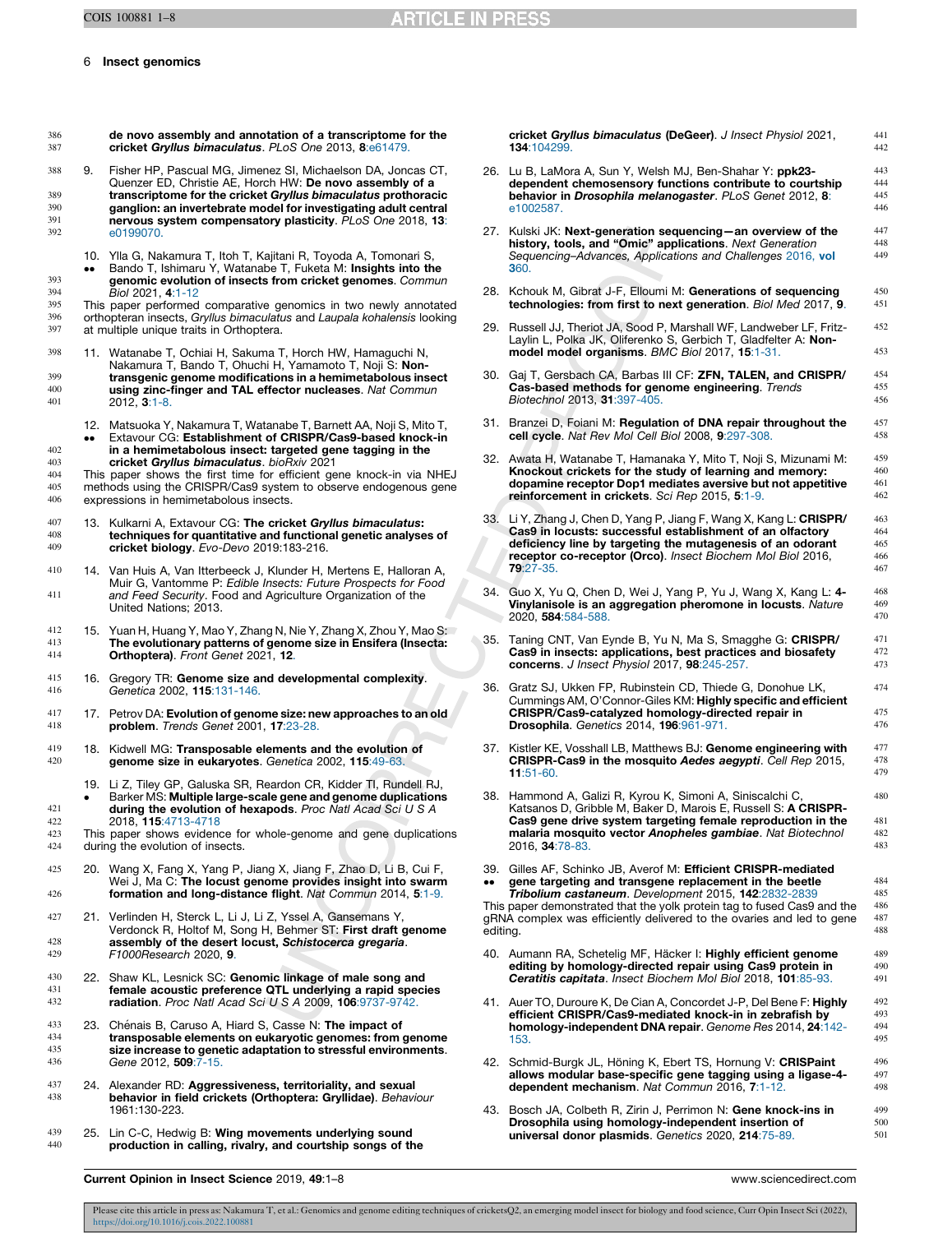502 44. Barry SK, Nakamura T, Matsuoka Y, Straub C, Horch HW,

#### <span id="page-6-0"></span>Genomics and genome editing techniques of crickets, an emerging model insect for biology and food science Nakamura, Ylla and Extavour 7

|                   |     | Extavour CG: Injecting Gryllus bimaculatus eggs. J Vis Exp<br>2019.                                                                                                                                 |     | Possible biological processes controlled by the circatidal<br>clock in the mangrove cricket inferred from transcriptome<br>analysis. Biol Rhythm Res 2020:1-13. | 560<br>561<br>562 |
|-------------------|-----|-----------------------------------------------------------------------------------------------------------------------------------------------------------------------------------------------------|-----|-----------------------------------------------------------------------------------------------------------------------------------------------------------------|-------------------|
| 503<br>504        |     | 45. Kotwica-Rolinska J, Chodakova L, Chvalova D, Kristofova L,<br>Fenclova I, Provaznik J, Bertolutti M, Wu BC, Dolezel D: CRISPR/<br>Cas9 genome editing introduction and optimization in the non- |     | 62. Shimizu Y, Tamai T, Goto SG: Cell cycle regulator, small<br>silencing RNA, and segmentation patterning gene expression                                      | 563<br>564        |
| 505               |     | model insect Pyrrhocoris apterus. Front Physiol 2019, 10:891.                                                                                                                                       |     | in relation to embryonic diapause in the band-legged ground<br>cricket. Insect Biochem Mol Biol 2018, 102:75-83.                                                | 565<br>566        |
| 506               |     | 46. Chaverra-Rodriguez D, Macias VM, Hughes GL, Pujhari S,<br>Suzuki Y, Peterson DR, Kim D, McKeand S, Rasgon JL: Targeted                                                                          |     | 63. Pauchet Y, Wielsch N, Wilkinson PA, Sakaluk SK, Svatoš A,                                                                                                   | 567               |
| 507<br>508        |     | delivery of CRISPR-Cas9 ribonucleoprotein into arthropod<br>ovaries for heritable germline gene editing. Nat Commun 2018,                                                                           |     | Ffrench-Constant RH, Hunt J, Heckel DG: What's in the gift?<br>Towards a molecular dissection of nuptial feeding in a cricket.                                  | 568               |
| 509               |     | $9:1 - 11.$                                                                                                                                                                                         |     | PLoS One 2015, 10:e0140191.                                                                                                                                     | 569               |
| 510               |     | 47. Macias VM, McKeand S, Chaverra-Rodriguez D, Hughes GL,<br>Fazekas A, Pujhari S, Jasinskiene N, James AA, Rasgon JL: Cas9-                                                                       |     | 64. Palacios-Gimenez OM, Bardella VB, Lemos B, Cabral-de-<br>Mello DC: Satellite DNAs are conserved and differentially                                          | 570               |
| 511<br>512<br>513 |     | mediated gene-editing in the malaria mosquito Anopheles<br>stephensi by ReMOT Control. G3: Genes Genom Genet 2020,<br>10:1353-1360.                                                                 |     | transcribed among Gryllus cricket species. DNA Res 2018,<br>25:137-147.                                                                                         | 571<br>572        |
|                   |     |                                                                                                                                                                                                     |     | 65. Bando T, Ishimaru Y, Kida T, Hamada Y, Matsuoka Y, Nakamura T,                                                                                              | 573               |
|                   |     | 48. Heu CC, McCullough FM, Luan J, Rasgon JL: CRISPR-Cas9-                                                                                                                                          |     | Ohuchi H, Noji S, Mito T: Analysis of RNA-Seq data reveals<br>involvement of JAK/STAT signalling during leg regeneration in                                     | 574               |
| 514<br>515        |     | based genome editing in the silverleaf whitefly (Bemisia                                                                                                                                            |     | the cricket Gryllus bimaculatus. Development 2013, 140:959-                                                                                                     | 575               |
| 516               |     | <b>tabaci)</b> . CRISPR J 2020, 3:89-96<br>This paper show that a vitellogenin tag effectively delivers the RNP into                                                                                |     | 964.                                                                                                                                                            | 576               |
| 517               |     | ovaries in species in which the P2C tag was less effective.                                                                                                                                         |     |                                                                                                                                                                 |                   |
| 518               |     | 49. Shirai Y, Daimon T: Mutations in cardinal are responsible for the                                                                                                                               |     | 66. Hussain A, Ali MW, AlJabr AM, Al-Kahtani SN: Insights into the<br>Gryllus bimaculatus immune-related transcriptomic profiling                               | 577<br>578<br>579 |
| 519<br>520        |     | red-1 and peach eye color mutants of the red flour beetle<br><b>Tribolium castaneum</b> . Biochem Biophys Res Commun 2020,                                                                          |     | to combat naturally invading pathogens. J Fungi 2020, 6:232.                                                                                                    |                   |
| 521               |     | 529:372-378.                                                                                                                                                                                        |     | 67. Pechmann M, Kenny NJ, Pott L, Heger P, Chen YT, Buchta T,<br>Ozuak O, Lynch J, Roth S: Striking parallels between                                           | 580               |
| 522               |     |                                                                                                                                                                                                     |     | dorsoventral patterning in Drosophila and Gryllus reveal a                                                                                                      | 581               |
|                   |     | 50. Chaverra-Rodriguez D, Dalla Benetta E, Heu CC, Rasgon JL,<br>Ferree PM, Akbari OS: Germline mutagenesis of Nasonia                                                                              |     | complex evolutionary history behind a model gene regulatory                                                                                                     | 582               |
| 523               |     | vitripennis through ovarian delivery of CRISPR-Cas9                                                                                                                                                 |     | network. eLife 2021, 10.                                                                                                                                        | 583               |
| 524               |     | ribonucleoprotein. Insect Mol Biol 2020, 29:569-577.                                                                                                                                                |     | 68. Nanoth Vellichirammal N, Zera AJ, Schilder RJ, Wehrkamp C,                                                                                                  | 584               |
| 525               |     | 51. Sharma A, Pham MN, Reyes JB, Chana R, Yim WC, Heu CC,                                                                                                                                           |     | Riethoven JJ, Brisson JA: De novo transcriptome assembly<br>from fat body and flight muscles transcripts to identify morph-                                     | 585               |
| 526               |     | Kim D, Chaverra-Rodriguez D, Rasgon JL, Harrell RA: Cas9-<br>mediated gene-editing in the black-legged tick, ixodes                                                                                 |     | specific gene expression profiles in Gryllus firmus. PLoS One                                                                                                   | 586               |
| 527               |     | scapularis, by embryo injection and ReMOT control. Ixodes                                                                                                                                           |     | 2014, 9:e82129.                                                                                                                                                 | 587               |
| 528               |     | Scapularis 2020.                                                                                                                                                                                    | 69. | Andres JA, Larson EL, Bogdanowicz SM, Harrison RG: Patterns                                                                                                     | 588               |
| 529               |     |                                                                                                                                                                                                     |     | of transcriptome divergence in the male accessory gland of                                                                                                      | 589               |
| 530               |     | 52. Aird EJ, Lovendahl KN, Martin AS, Harris RS, Gordon WR:<br>Increasing Cas9-mediated homology-directed repair                                                                                    |     | two closely related species of field crickets. Genetics 2013,                                                                                                   | 590<br>591        |
| 531               |     | efficiency through covalent tethering of DNA repair template.                                                                                                                                       |     | 193:501-513.                                                                                                                                                    |                   |
| 532               |     | Commun Biol 2018, 1:1-6.                                                                                                                                                                            |     | 70. Des Marteaux LE, McKinnon AH, Udaka H, Toxopeus J,<br>Sinclair BJ: Effects of cold-acclimation on gene expression in                                        | 592               |
| 533               |     | 53. Blankers T, Oh KP, Bombarely A, Shaw KL: The genomic                                                                                                                                            |     | Fall field cricket (Gryllus pennsylvanicus) ionoregulatory                                                                                                      | 593               |
| 534               |     | architecture of a rapid island radiation: recombination rate                                                                                                                                        |     | tissues. BMC Genomics 2017, 18:357.                                                                                                                             | 594               |
| 535<br>536        |     | variation, chromosome structure, and genome assembly of<br>the Hawaiian cricket Laupala. Genetics 2018, 209:1329-1344.                                                                              |     | 71. Berdan EL, Blankers T, Waurick I, Mazzoni CJ, Mayer F: A genes                                                                                              | 595               |
| 537               |     | 54. Kataoka K, Minei R, Ide K, Ogura A, Takeyama H, Takeda M,                                                                                                                                       |     | eye view of ontogeny: de novo assembly and profiling of the<br>Gryllus rubens transcriptome. Mol Ecol Resour 2016, 16:1478-                                     | 596<br>597        |
|                   |     | Suzuki T, Yura K, Asahi T: The draft genome dataset of the Asian                                                                                                                                    |     | 1490.                                                                                                                                                           | 598               |
| 538<br>539        |     | cricket Teleogryllus occipitalis for molecular research toward<br>entomophagy. Front Genet 2020, 11:470.                                                                                            |     | 72. Toxopeus J, Des Marteaux LE, Sinclair BJ: <b>How crickets become</b>                                                                                        | 599               |
|                   |     |                                                                                                                                                                                                     |     | freeze tolerant: the transcriptomic underpinnings of                                                                                                            | 600               |
| 540               | 55. | Pascoal S, Risse JE, Zhang X, Blaxter M, Cezard T, Challis RJ,                                                                                                                                      |     | acclimation in Gryllus veletis. Comp Biochem Physiol Part D                                                                                                     | 601               |
| 541               |     | Gharbi K, Hunt J, Kumar S, Langan E: Field cricket genome<br>reveals the footprint of recent, abrupt adaptation in the wild.                                                                        |     | Genomics Proteomics 2019, 29:55-66.                                                                                                                             | 602               |
| 542               |     | Evol Lett 2020, 4:19-33.                                                                                                                                                                            |     | 73. Blankers T, Oh KP, Shaw KL: The genetics of a behavioral                                                                                                    | 603               |
| 543               |     | 56. Oppert B, Perkin LC, Lorenzen M, Dossey AT: Transcriptome                                                                                                                                       |     | speciation phenotype in an island system. Genes (Basel) 2018,<br>9.                                                                                             | 604<br>605        |
| 544               |     | analysis of life stages of the house cricket, Acheta                                                                                                                                                |     |                                                                                                                                                                 |                   |
| 545               |     | domesticus, to improve insect crop production. Sci Rep 2020,                                                                                                                                        |     | 74. Danley PD, Mullen SP, Liu F, Nene V, Quackenbush J, Shaw KL: A                                                                                              | 606               |
| 546               |     | $10:1-13.$                                                                                                                                                                                          |     | cricket Gene Index: a genomic resource for studying<br>neurobiology, speciation, and molecular evolution. BMC                                                   | 607<br>608        |
| 547<br>548        |     | 57. Drinnenberg IA, de Young D, Henikoff S, Malik HS: Recurrent loss<br>of CenH3 is associated with independent transitions to                                                                      |     | Genomics 2007, 8:109.                                                                                                                                           | 609               |
| 549               |     | holocentricity in insects. eLife 2014, 3:e03676.                                                                                                                                                    |     | 75. Kasumovic MM, Chen Z, Wilkins MR: Australian black field                                                                                                    | 610               |
|                   |     |                                                                                                                                                                                                     |     | crickets show changes in neural gene expression associated<br>with socially-induced morphological, life-history, and                                            | 611<br>612        |
| 550               | 58. | Braswell WE, Andres JA, Maroja LS, Harrison RG, Howard DJ,<br>Swanson WJ: Identification and comparative analysis of                                                                                |     | behavioral plasticity. BMC Genomics 2016, 17:827.                                                                                                               | 613               |
| 551<br>552        |     | accessory gland proteins in Orthoptera. Genome 2006,<br><b>49</b> :1069-1080.                                                                                                                       |     | 76. Lee J, Markkandan K, Kim I-W, Kim S, Seo M, Kim M-A, Kim S,<br>Hswang J: De novo assembly and functional annotation of the                                  | 614               |
| 553               |     | 59. Reynolds JA, Hand SC: Embryonic diapause highlighted by                                                                                                                                         |     | emma field cricket (Teleogryllus emma) transcriptome. J Asia                                                                                                    | 615               |
| 554               |     | differential expression of mRNAs for ecdysteroidogenesis,                                                                                                                                           |     | Pac Entomol 2018, 22.                                                                                                                                           | 616               |
| 555               |     | transcription and lipid sparing in the cricket Allonemobius                                                                                                                                         |     | 77. Pascoal S, Liu X, Ly T, Fang Y, Rockliffe N, Paterson S, Shirran S,                                                                                         | 617               |
| 556               |     | socius. J Exp Biol 2009, 212:2075-2084.                                                                                                                                                             |     | Botting C, Bailey N: Rapid evolution and gene expression: a                                                                                                     |                   |
| 557<br>558        |     | 60. Satoh A, Terai Y: Circatidal gene expression in the mangrove<br>cricket Apteronemobius asahinai. Sci Rep 2019, 9:1-7.                                                                           |     | rapidly-evolving Mendelian trait that silences field crickets<br>has widespread effects on mRNA and protein expression. J<br>Evol Biol 2016, 29.                | 618<br>619<br>620 |
|                   |     |                                                                                                                                                                                                     |     |                                                                                                                                                                 |                   |

www.sciencedirect.com Current Opinion in Insect Science 2019, 49:1–8

Please cite this article in press as: Nakamura T, et al.: Genomics and genome editing techniques of cricketsQ2, an emerging model insect for biology and food science, Curr Opin Insect Sci (2022), <https://doi.org/10.1016/j.cois.2022.100881>